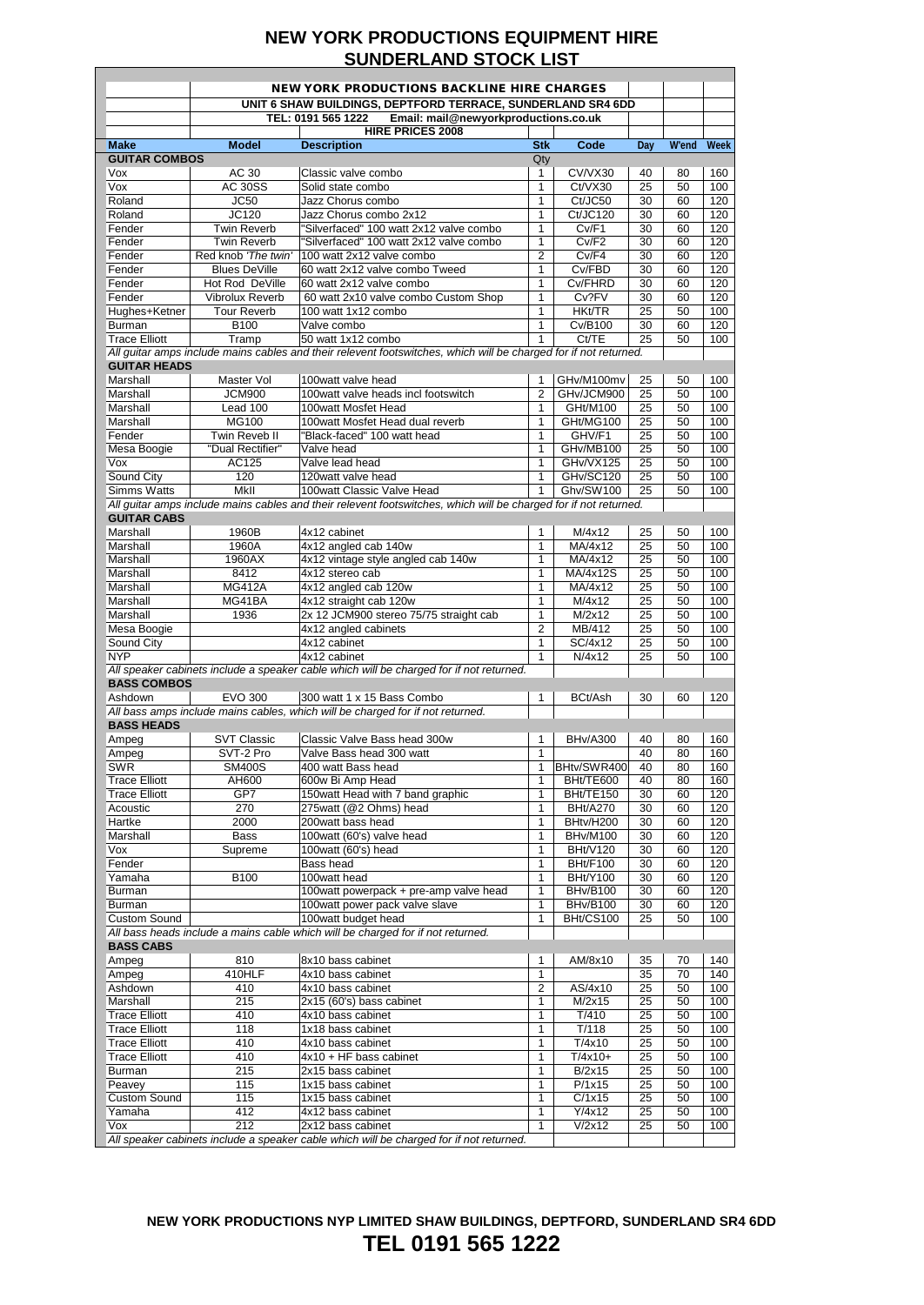|                         | <b>KEYBOARD AMPLIFICATION</b> |                                                                                                                                    |                                |                   |          |          |           |
|-------------------------|-------------------------------|------------------------------------------------------------------------------------------------------------------------------------|--------------------------------|-------------------|----------|----------|-----------|
| Peavey                  | <b>KB300</b>                  | 1x15+Horn 150 watt keyboard combo                                                                                                  | 1                              | KCt/KB300         | 30       | 60       | 120       |
| Carlsbro                | Cobra                         | 90watt keyboard head                                                                                                               | 1                              | KHt/C90           | 30       | 60       | 120       |
|                         |                               |                                                                                                                                    |                                |                   |          |          |           |
| Carlsbro                | Marlin                        | 4 channel 300watt PA/Keyboard amp                                                                                                  | 1                              | <b>KHt/M300</b>   | 30       | 60       | 120       |
| Roland                  | JC120                         | 2x12 Jazz Chorus combo                                                                                                             | 1                              | Ct/JC120          | 30       | 60       | 120       |
| Leslie                  | 715                           | Rotary organ speaker (transistor)                                                                                                  | 1                              | Lt/L715           | 30       | 60       | 120       |
| Leslie                  | 822                           | Rotary organ speaker (transistor)                                                                                                  | 1                              | Lt/822            | 30       | 60       | 120       |
| Leslie                  | 147                           |                                                                                                                                    | $\mathbf{1}$                   | Lv/147            | 40       | 80       | 160       |
|                         |                               | Rotary organ speaker (valve)                                                                                                       |                                |                   |          |          |           |
| Leslie                  | 222                           | Rotary organ speaker (valve)                                                                                                       | 1                              | Lv/222            | 40       | 80       | 160       |
| Leslie                  | 815                           | Rotary organ speaker (transistor)                                                                                                  | $\mathbf{1}$                   | Lt/815            | 30       | 60       | 120       |
| Hammond                 | <b>PR40</b>                   | Tone Cabinet for B3<br>(valve)                                                                                                     | 1                              | Hv/PR40           | 40       | 80       | 160       |
|                         |                               | All keyboard amps include their relevent mains and control switches, which will be charged for if not returned.                    |                                |                   |          |          |           |
|                         |                               |                                                                                                                                    |                                |                   |          |          |           |
| <b>KEYBOARDS</b>        |                               |                                                                                                                                    |                                |                   |          |          |           |
| Hammond                 | A 100                         | Classic Tone wheel organ (suits 147 Leslie)                                                                                        | 1                              | <b>Hv/A100</b>    | 100      | 200      | 400       |
| Hammond                 | B <sub>3</sub>                | Classic Tone wheel organ                                                                                                           | 1                              | Hv/B3             | 120      | 240      | 480       |
| Hammond                 | C <sub>3</sub>                | Classic Tone wheel organ B112                                                                                                      | $\mathbf{1}$                   | Hv/C3             | 100      | 200      | 400       |
|                         | L100                          |                                                                                                                                    | $\mathbf{1}$                   | <b>Hv/L100</b>    | 80       | 160      |           |
| Hammond                 |                               | Classic Tone wheel organ (suits 122 Leslie)                                                                                        |                                |                   |          |          | 360       |
|                         |                               | (*Hammond tone wheel organs will only be hired out with a delivery crew (charged extra) Bass pedals only supplied if requested     |                                |                   |          |          |           |
| Hammond                 | $XB-2$                        | Single manual Portable Clone                                                                                                       | 1                              | Ht/HXB2           | 60       | 120      | 240       |
| Hammond                 | <b>B300</b>                   | Twin manual Portable organ                                                                                                         | $\mathbf{1}$                   | <b>Ht/HB300</b>   | 60       | 120      | 240       |
| Korg                    | <b>Triton ProX</b>            | 88 note hammer action piano / synth                                                                                                | 1                              | Kt/T88            | 100      | 200      | 400       |
|                         |                               |                                                                                                                                    |                                |                   |          |          |           |
| Korg                    | <b>Triton Pro</b>             | 76 note synth                                                                                                                      | 1                              | Kt/T76            | 60       | 120      | 240       |
| Korg                    | M <sub>1</sub>                | 61 note synth                                                                                                                      | 1                              | Kt/M1             | 50       | 100      | 200       |
| Korg                    | X <sub>5</sub> D              | 61 note 8mb A12 synth                                                                                                              | 1                              | Kt/KX5D           | 50       | 100      | 200       |
| Korg                    | Micro Preset                  | <b>Classic Synth</b>                                                                                                               | 1                              | Kt/MP             | 50       | 100      | 200       |
|                         |                               | 88 note hammer action digital piano                                                                                                | 1                              |                   |          |          |           |
| Roland                  | <b>RD 700</b>                 |                                                                                                                                    |                                | Rt/88             | 65       | 130      | 260       |
| Roland                  | D <sub>50</sub>               | 61 note Classic Linear Synth                                                                                                       | 1                              | Rt/D50            | 50       | 100      | 200       |
| Roland                  | D <sub>10</sub>               | 61 note 32 voice digital LA synth                                                                                                  | 1                              | Rt/D10            | 50       | 100      | 200       |
| Roland                  | XP-30                         | 61 note 64 voice expandable synth                                                                                                  | $\mathbf{1}$                   | Rt/XP30           | 60       | 120      | 240       |
| Roland                  | XP-60                         | 61 note synth                                                                                                                      | $\mathbf{1}$                   | Rt/XP60           | 50       | 100      | 200       |
|                         |                               |                                                                                                                                    |                                |                   |          |          |           |
| Nord                    | Stage 88                      | 88 note hammer action piano / synth /organ                                                                                         | 1                              |                   | 120      | 240      | 480       |
| Nord                    | <b>Stage Compact</b>          | 73 note stage piano / organ /synth                                                                                                 | 1                              |                   | 75       | 150      | 300       |
| Nord                    | Electro 61                    | 61 note piano / organ                                                                                                              | 1                              |                   | 75       | 150      | 300       |
| Nord                    | Electro 73                    | 73 note piano / organ                                                                                                              | 1                              |                   | 75       | 150      | 300       |
|                         |                               |                                                                                                                                    |                                |                   |          |          |           |
| Nord                    | Combo C1                      | Twin manual Hammond clone organ                                                                                                    | 1                              |                   | 120      | 240      | 480       |
| Nord                    | Lead 2X                       | 49 note Virtual Analogue Synth                                                                                                     | 1                              |                   | 60       | 120      | 240       |
| Nord                    | Wave                          | 49 note synth                                                                                                                      | 1                              |                   | 75       | 150      | 300       |
| Fender                  | Rhodes Mk1                    | 73 note stage piano                                                                                                                | $\mathbf{1}$                   | Fr/73             | 75       | 150      | 300       |
|                         |                               |                                                                                                                                    |                                |                   |          |          |           |
| Wurlitzer               | EP50                          | Classic analogue stage piano                                                                                                       | $\mathbf{1}$                   | Wp/ep50           | 60       | 120      | 240       |
| Yamaha                  | CP-80                         | Electric Grand 88 note true piano action                                                                                           | 1                              | Yp/cp80           | tba      | tba      | tba       |
| Studiologic             | SL-880                        | 88 note hammer action midi controller                                                                                              | 1                              | <b>SI/88</b>      | 30       | 60       | 120       |
|                         |                               | All keyboards include a signal and mains cable. Digital pianos include a sustaain pedal. If not returned they will be charged for. |                                |                   |          |          |           |
| <b>PERCUSSION</b>       |                               |                                                                                                                                    |                                |                   |          |          |           |
|                         |                               |                                                                                                                                    |                                |                   |          |          |           |
| Yamaha                  | Mple Cstm Absolute            | 5-piece kit 20", 14", 12", 10", 5.5" snare                                                                                         | $\mathbf 1$                    | Yk/MC             | 70       | 140      | 280       |
| Pearl                   | Export                        | 5-piece kit 22", 16", 13", 12", 6x14"                                                                                              | 1                              | Pk/EX             | 60       | 120      | 240       |
|                         |                               | All kits include hardware with 3x boom cymbal stands, kick pedal, stool and mat, but not cymbals.                                  |                                |                   |          |          |           |
|                         | Cymbal set                    | 20" ride, 16" crash, 16" thin crash, 14" h/h                                                                                       |                                | Cs1               | 30       | 60       | 120       |
|                         |                               |                                                                                                                                    |                                |                   |          |          |           |
| Sabian                  |                               |                                                                                                                                    | 1                              |                   |          |          | 160       |
| Zildjan                 | Cymbal set                    | 20" ride, 18" crash, 15" thin crash, 14" h/h                                                                                       | $\mathbf{1}$                   | Zs1               | 40       | 80       |           |
| Zildjan                 | Cymbal                        | 15" 'Avedis' thin crash                                                                                                            | $\mathbf{1}$                   | Z <sub>15tc</sub> | 5        | 10       | 20        |
|                         |                               | 16" 'ZXT' Thin crash                                                                                                               | 1                              | Z <sub>16tc</sub> | 5        | 10       | 20        |
| Zildjan                 | Cymbal                        |                                                                                                                                    |                                |                   |          |          |           |
| Zildjan                 | Cymbal                        | 18" 'Avedis' crash                                                                                                                 | 1                              | Z <sub>18cr</sub> | 5        | 10       | 20        |
| Zildjan                 | Cymbal                        | 20" 'K' heavy ride                                                                                                                 | 1                              | Z20hr             | 5        | 10       | 20        |
| Zildjan                 | Cymbal                        | 18" 'Z' china                                                                                                                      | 1                              | Z18ch             | 5        | 10       | 20        |
| Zildjan                 | Hi Hats                       | pr 14" 'Avedis' Hi Hats                                                                                                            | 1                              | Z14hh             | 5        | 10       | 20        |
|                         |                               |                                                                                                                                    |                                |                   |          |          |           |
| Meinl                   | Hi Hats                       | pr 12" Hi Hats                                                                                                                     | 1                              | M12hh             | 5        | 10       | 20        |
| Sabian                  | AAX                           | 16" stage crash                                                                                                                    | 1                              | AAX/16            | 5        | 10       | 20        |
| Stagg                   | Cymbal                        | 10" splash                                                                                                                         | 1                              | S <sub>10sp</sub> | 5        | 10       | 20        |
| Misc                    | Brass snare                   | 14" x 6 1/12"                                                                                                                      | 1                              | BS                | 10       | 20       | 40        |
| DW                      | Snare                         | $12 \times 6"$                                                                                                                     | 1                              | <b>DWS</b>        | 10       | 20       | 40        |
|                         |                               |                                                                                                                                    |                                |                   |          |          |           |
| Pearl                   | Piccolo Snare                 | $13 \times 3"$                                                                                                                     | 1                              | PPS               | 10       | 20       | 40        |
| DW                      | Pedal                         | Single bass drum pedal                                                                                                             | 1                              | <b>DW/SKP</b>     | $\#$     | #        | #         |
| Misc                    |                               | Double bass drum pedal                                                                                                             | 1                              | <b>DBDP</b>       | 5        | 10       | 20        |
| Sonor                   |                               | set of 2 Congas with stands                                                                                                        | 1                              | <b>CNGA</b>       | 40       | 80       | 160       |
|                         |                               |                                                                                                                                    | 1                              | <b>TMBA</b>       | 15       | 30       | 60        |
| Sonor                   |                               | 3rd conga with stand (Tumba)                                                                                                       |                                |                   |          |          |           |
| Meinl                   | AA                            | Pair 13"/14" Timbale's with stand                                                                                                  | 1                              | <b>TIMB</b>       | 30       | 60       | 120       |
| Misc                    |                               | Cowbell with clamp and holder                                                                                                      | 1                              | COWB              | 5        | 10       | 20        |
| Misc                    |                               | Tambourine                                                                                                                         | 1                              | <b>TAMB</b>       | 5        | 10       | 20        |
| Misc                    |                               |                                                                                                                                    | $\mathbf{1}$                   | <b>BNGO</b>       | 25       | 50       | 100       |
|                         |                               | Pr Bongos with stand                                                                                                               |                                |                   |          |          |           |
| <b>MEDIA &amp; MISC</b> |                               |                                                                                                                                    |                                |                   |          |          |           |
| Barco                   |                               | HD projectors                                                                                                                      | 4                              | <b>BA/PRJ</b>     | 100      | 200      | 400       |
| Misc                    |                               | rear projection screen and stand                                                                                                   | $\overline{2}$                 | RPS/              | 30       | 60       | 120       |
| Fujitsu                 | Plasmavision                  | 42" Wide Plasma Display Screens                                                                                                    | 1                              | Ft/42"            | 100      | 200      | 400       |
|                         |                               |                                                                                                                                    |                                |                   |          |          |           |
| LG                      |                               | 42" Wide TV Plasma Display screens                                                                                                 | $\overline{2}$                 | Lg/42"            | 100      | 200      | 400       |
| Sanyo                   | Pro Xtra X                    | 3500 ANSI-lumens Projector                                                                                                         | $\mathbf{1}$                   | SAN/3500          | 50       | 100      | 200       |
| Sony                    | VPL-PX40                      | 3500 ANSI-lumens Projector                                                                                                         | $\mathbf{1}$                   | SON/3500          | 50       | 100      | 200       |
| <b>NYP</b>              | $4m \times 3m$                | Rear projection screens                                                                                                            | $\overline{2}$                 | RPS/4x3           | 40       | 80       | 160       |
|                         |                               |                                                                                                                                    |                                |                   |          |          |           |
| Shure                   |                               | SM58 radio mike and receiver                                                                                                       | 9                              | SR/SM58           | 35       | 70       | 120       |
| Shure                   |                               | Lavier radio mike/belt pack/receiver                                                                                               | 8                              | SR/lavier         | 35       | 70       | 120       |
| Shure                   |                               | Headset radio mic/belt pack/receiver                                                                                               | 8                              | SR'head           | 35       | 70       | 120       |
| Shure                   |                               | Guitar radio systems                                                                                                               | $\overline{2}$                 | SR/gtr            | 35       | 70       | 120       |
|                         |                               |                                                                                                                                    | $\overline{2}$                 | MD <sub>3</sub>   |          | 30       |           |
| Tascam                  |                               | Mini disk players                                                                                                                  |                                |                   | 15       |          | 60        |
| Sony<br>Denon           |                               | DAT player<br>Twin CD players                                                                                                      | $\mathbf{1}$<br>$\overline{2}$ | <b>DAT</b><br>TCD | 30<br>20 | 60<br>40 | 120<br>80 |

**NEW YORK PRODUCTIONS NYP LIMITED SHAW BUILDINGS, DEPTFORD, SUNDERLAND SR4 6DD**

# **TEL 0191 565 1222**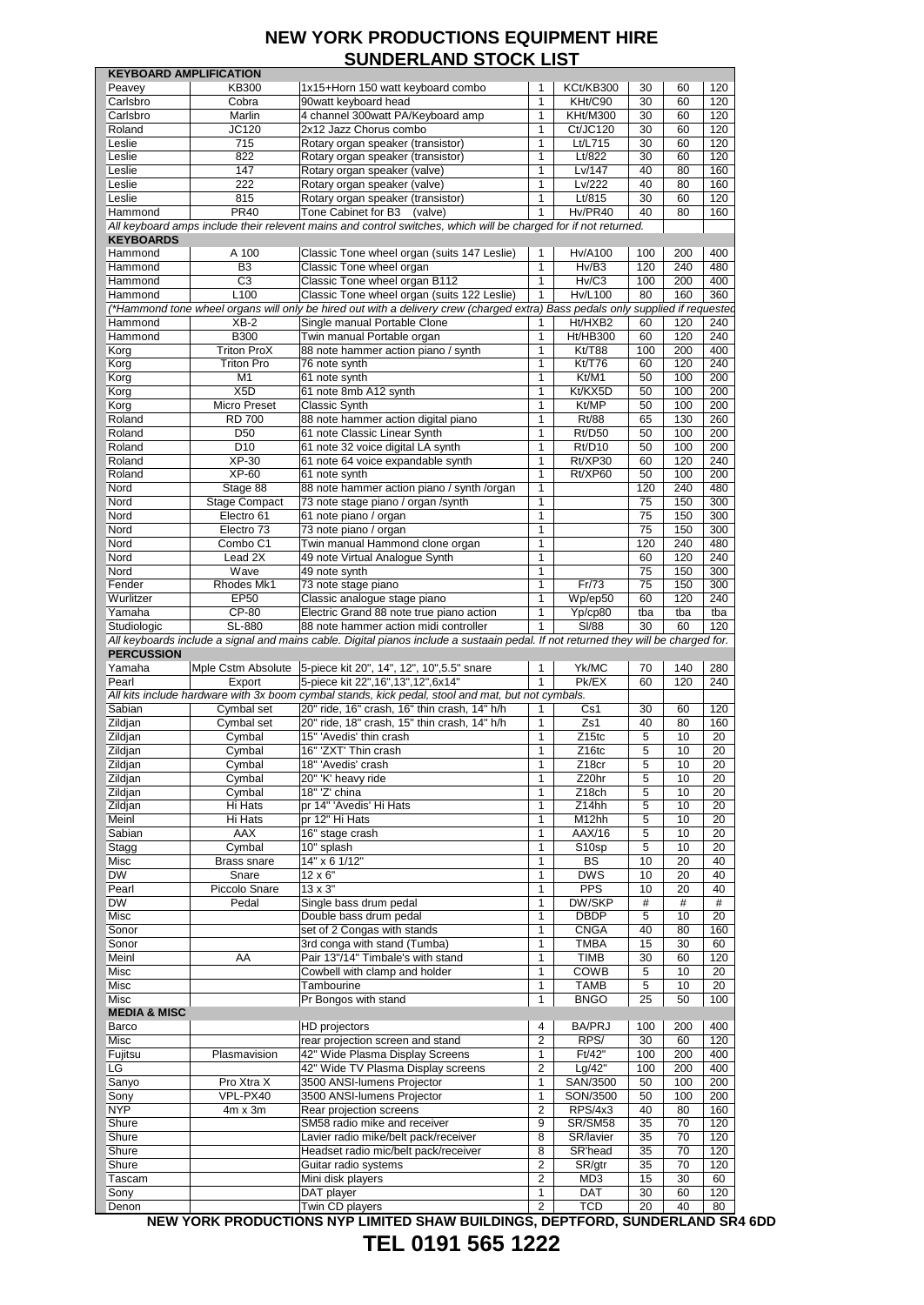| <u>UUNDENEAND UTUUN EIUT</u> |                    |                                     |  |                    |    |     |     |  |
|------------------------------|--------------------|-------------------------------------|--|--------------------|----|-----|-----|--|
| Pioneer                      | CDJ 1000           | <b>DJ CD Players</b>                |  | CDJ                | 50 | 100 | 200 |  |
| Pioneer                      | DJN600             | <b>DJ</b> Mixer                     |  | <b>DJM</b>         | 50 | 100 | 200 |  |
| Studiomaster                 |                    | Disco mixer with twin CD player     |  | <b>SMDM</b>        | 30 | 60  | 120 |  |
| <b>KAM</b>                   |                    | Disco mixer with twin CD player     |  | <b>FSDM</b>        | 30 | 60  | 120 |  |
| Technics                     | SL <sub>1210</sub> | Turntables(not including cartridge) |  | SL <sub>1210</sub> | 25 | 50  | 100 |  |
| Stanton                      | 500                | Cartridges                          |  | <b>STA/500</b>     | 30 | 60  | 100 |  |